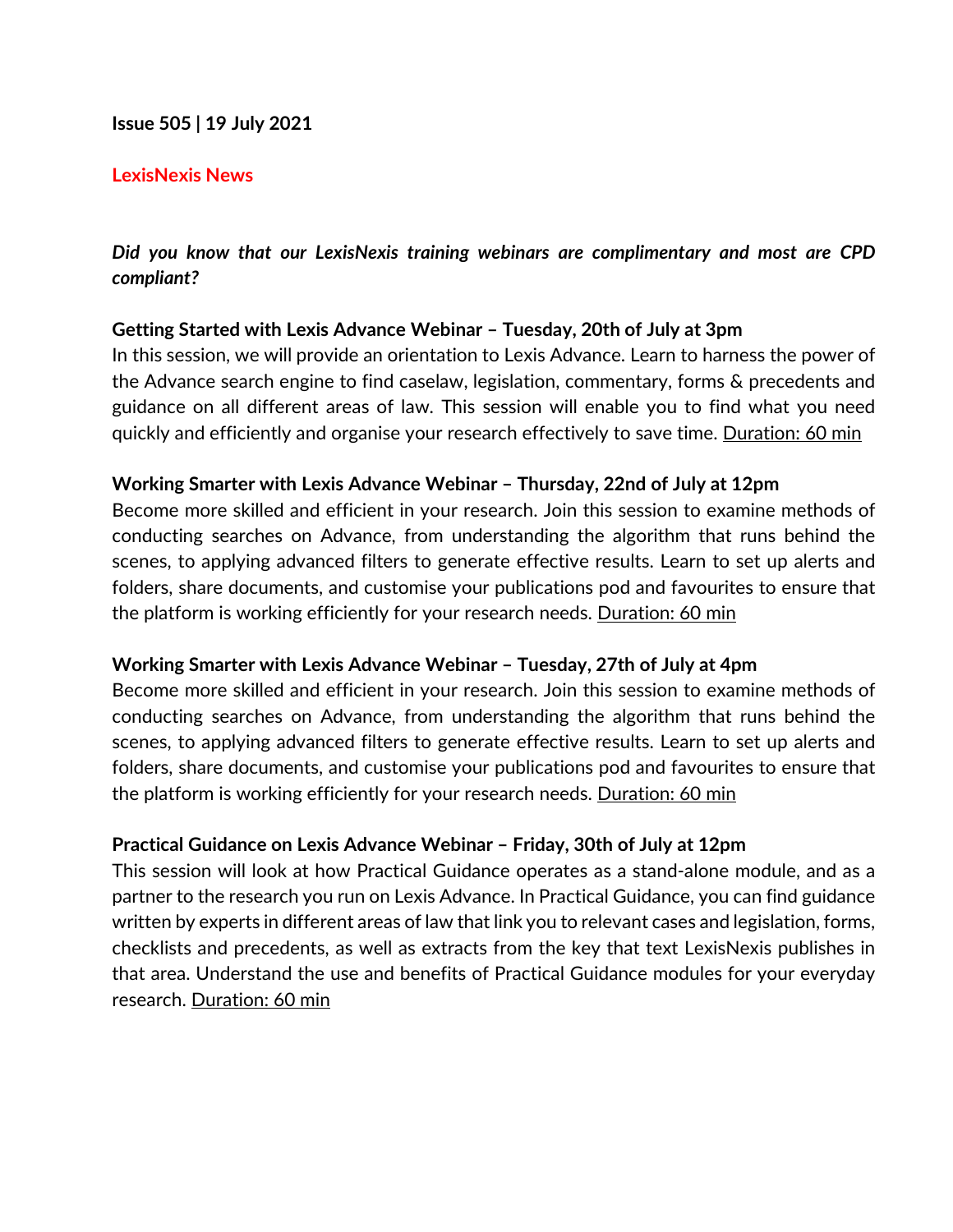## **Content Webinars**

LexisNexis ONDEMAND webinars are delivered by subject experts and accompanied by a short comprehension quiz. Our current ONDEMAND webinars are as follows:

## **Employment Law Disciplinary Issues and Investigations [ONDEMAND]**

Guidance on the principles and practical issues associated with workplace disciplinary processes and investigations. Duration: 60 min

# **Fairness, Expectation and Reward in Inheritance Disputes [ONDEMAND]**

The webinar looks at the recurring issues of fairness and reward that are commonly encountered during inheritance disputes and provides legal advisors, arbitrators and mediators with tools to advise and manage these when drafting or advising clients on wills, estates and succession. Duration: 60 min

## **Customer Due Diligence Tips and Tricks [ONDEMAND]**

This webinar examines the ongoing challenges of knowing your customer and practicalities of ensuring appropriate customer due diligence in an increasingly digital world in order to meet AML/CFT requirements. Duration: 60 min

## **Letters of Administration on Intestacy: Issues and Solutions [ONDEMAND]**

Applying for a court order to administer a deceased estate when a person dies without a will is often complicated. This webinar appraises the requirements for an application of intestacy; the selection of appropriate evidence in support of the application and the recognition of factors that affect entitlement. Duration: 60 min

# **Letters of Administration with the Will Annexed [ONDEMAND]**

The application process for Letters of Administration with the will annexed differs from probate applications, and knowing what matters need to be considered and addressed and supported by evidence, or indeed omitted, when making an application, is not always clear. This webinar provides guidance on recognising the key requirements for the preparation of a valid will and the requirements for making an improperly executed will declared valid. Duration: 60 min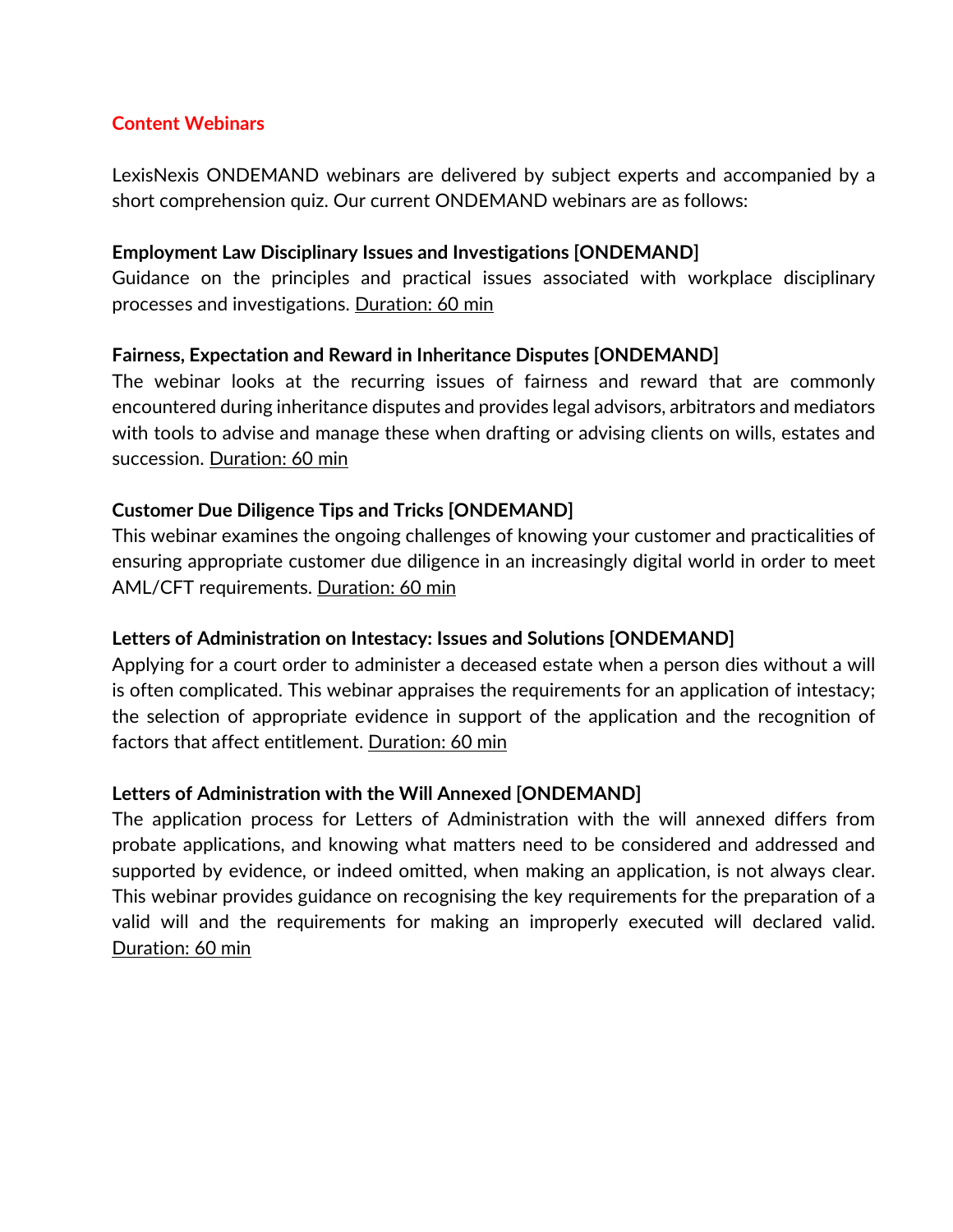# **Commercial**

**Textbook** *Heath and Whale Insolvency Law in New Zealand, 4th edition* Paul Heath & Mike Whale (editors) RRP\*incl GST: \$200.00 \$180.00 (pre-order price) ISBN: 9781988546605 (book – two volume set) Publication date: September 2021

## **Criminal**

## **Hall's Sentencing**

Service 179 is now available online.

The Criminal Procedure Rules 2012 have been amended. Commentary has been updated for Introduction: Principles of Sentencing; Sentencing Act 2002; Criminal Procedure Act 2011; Child Protection (Child Sex Offender Government Agency Registration) Act 2016; Sentencing Levels; and Indices I, II, V, and VI. The Index has also been updated.

# **Employment**

## **New Zealand Employment Law Reports**

Part 4 of Volume 18 is now available online.

*Lye v ISO Ltd* — (2020) 18 NZELR 228 Compliance order  $-$  Exercise of discretion  $-$  Negotiations for collective employment agreement — Employment Relations Act 2000, s 137(2).

*WorkSafe New Zealand v Dong SH Auckland Ltd* — (2020) 18 NZELR 236 Person conducting business or undertaking (PCBU) — Whether contractual obligation on PCBU essential element of breach — Health and Safety at Work Act 2015, ss 17(2)(a)(ii) and 48.

*Labour Inspector of the Ministry of Business, Innovation and Employment v Tourism Holdings Ltd* — (2021) 18 NZELR 246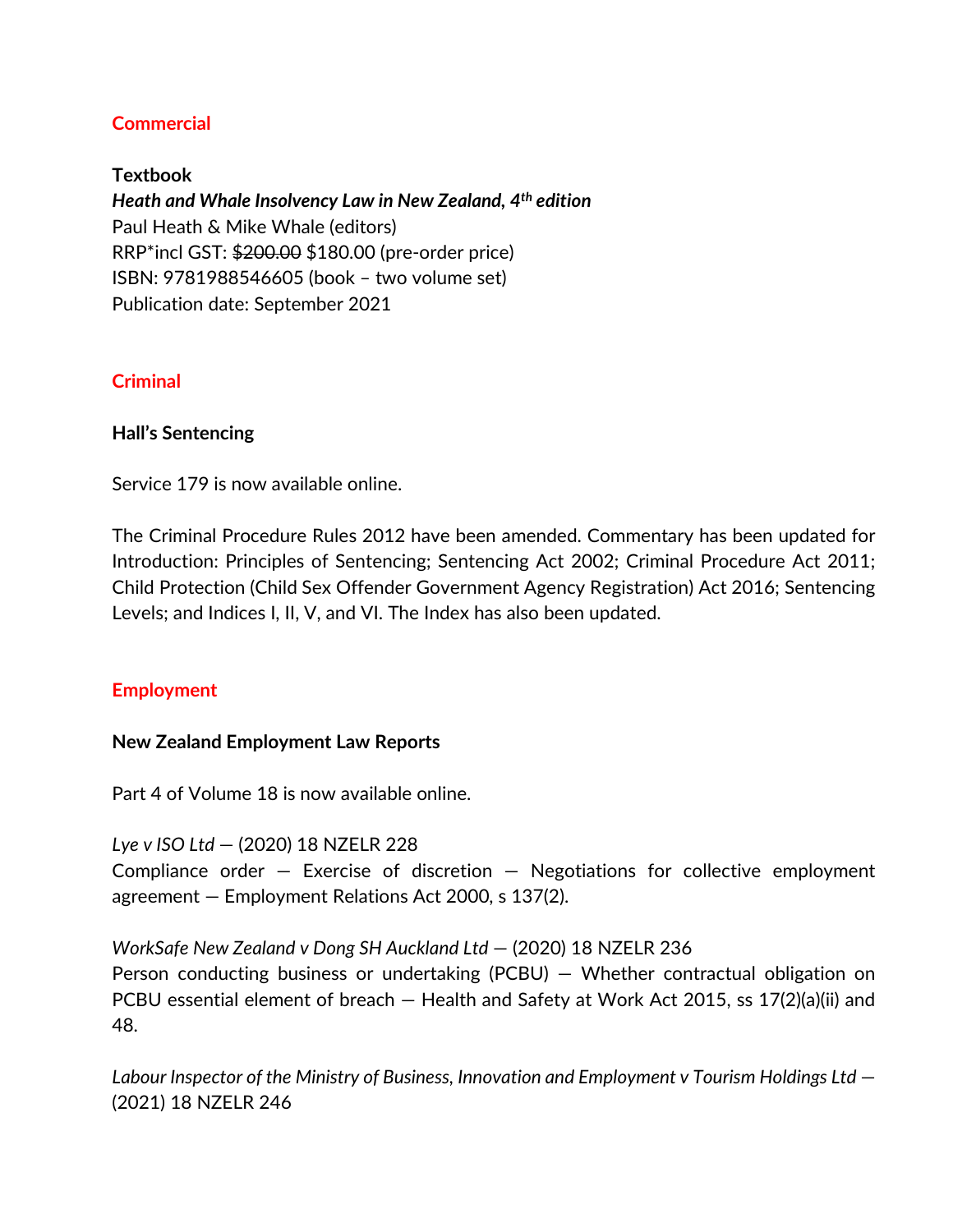Holiday pay  $-$  Whether sales commissions "a regular part of the employee's pay"  $-$  Holidays Act 2003, ss 8(1)(c)(i) and 8(2).

*Radford v Chief of New Zealand Defence Force* — (2021) 18 NZELR 256 Employment Authority — Jurisdiction to apply foreign law — Forum conveniens.

*Senate Investment Trust (through Crown Lease Trustees Ltd) v Cooper* — (2021) 18 NZELR 281 Employment agreement — Unsigned agreement — Trial period — Employment Relations Act 2000, s 67A.

*Macleod v Wellington City Transport Ltd* — (2021) 18 NZELR 292 Lockout notice  $-$  Employer-initiated bargaining for multi-employer collective agreement  $-$ Availability provision — Employment Contracts Act 2000, ss 45, 47 and 67D

# **Property**

# **Hinde McMorland & Sim Land Law**

Service 82 is now available online.

This service includes updates to chapters on Estates in land; The extent of the landholder's rights; Title to land; Title by registration; Leasehold estate, Concurrent interests in land; Unit titles and cross-leases; Covenants affecting freehold land; and Capacity to own and deal with land.

# **Resource Management**

# **New Zealand Resource Management Appeals**

Part 7 of Volume 2021 is now available online.

*Federated Farmers of New Zealand Inc v Bay of Plenty Regional Council* — [2021] NZRMA 271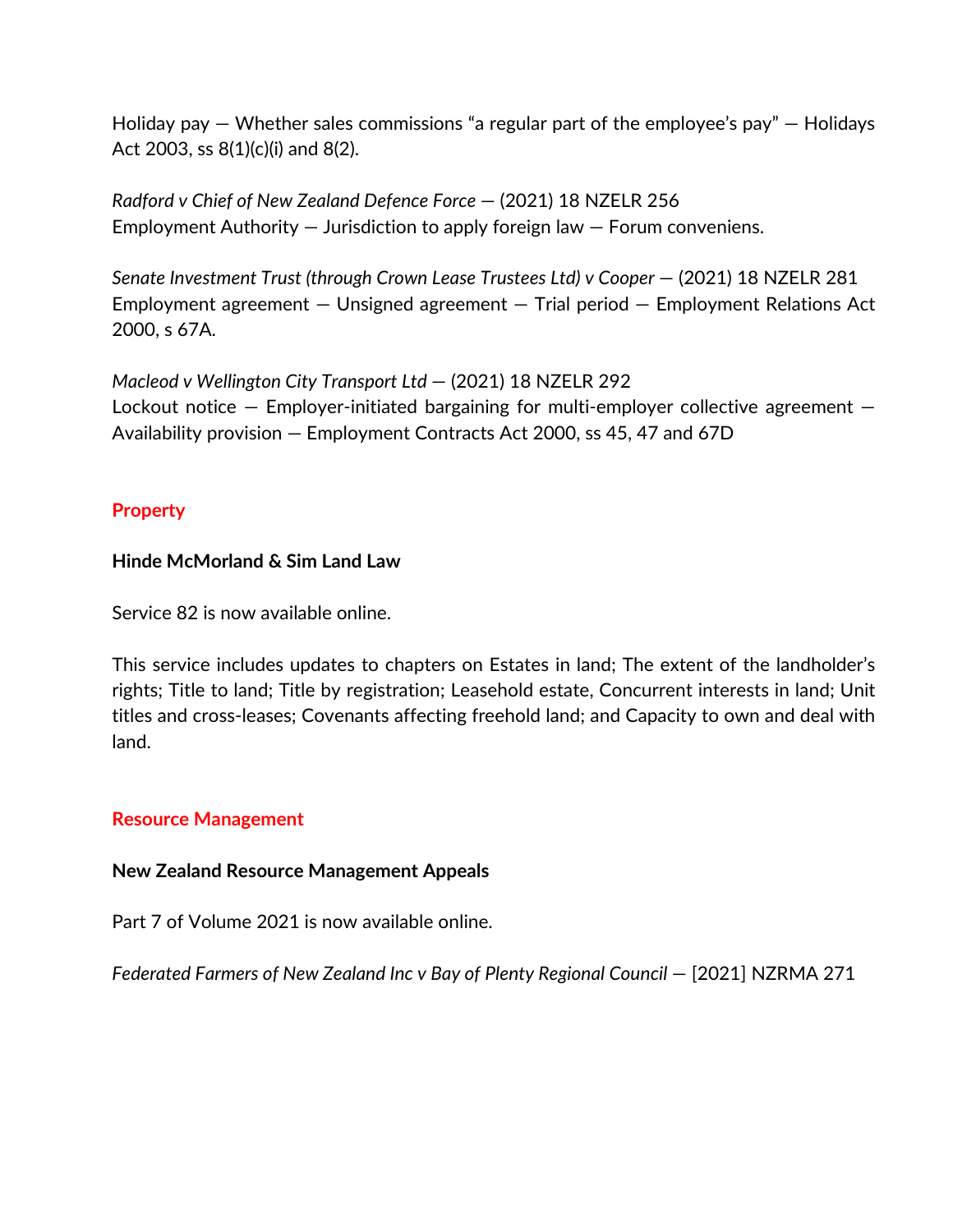Regional plan  $-$  Plan change  $-$  Nitrogen discharge allocation  $-$  Limit on amount of nitrogen from land use entering Lake Rotorua — Additional allocation to Treaty Settlement land — Appropriate allocation method — Provisions to be included in Regional Plan — Purpose of allocation — Appropriate quantity of nitrogen to be reallocated — Extent to which effect to be given to National Policy Statement for Freshwater Management 2020 and Resource Management (National Environmental Standards for Freshwater) Regulations 2020 — National Credible future land use — Treaty of Waitangi — Resource Management Act 1991, ss 6(e), 7(a), 8, 30(4), 44A, 55, 67(3)(a), 128 and part 2 — Resource Management (National Environmental Standards for Freshwater) Regulations 2020 — Te Ture Whenua Māori 1993/Māori Land Act 1993.

*Royal Forest and Bird Protection Society of New Zealand Inc v New Zealand Transport Agency* — [2021] NZRMA 303

Local government  $-$  Auckland Unitary Plan  $-$  Motorway extension  $-$  Land ecologically significant  $-$  Granting of resource consents and notice of requirements  $-$  Appeal against decision of Board of Inquiry granting consents — Jurisdiction of Board to consider merits of proposed work — Whether proposed work contrary to objectives and policies of AUP — Whether unable to consider application as contrary to  $AUP -$  Merits of proposal  $-$  New Zealand Coastal Policy Statement mandatory relevant consideration — Whether Board properly considered New Zealand Coastal Policy Statement — Resource Management Act 1991, ss 104, 104D(1)(b), 149J, 149V and 171.

#### **Succession**

**Textbook** *Law of Family Protection and Testamentary Promises, 5th edition* Bill Patterson RRP\*incl GST: \$200.00 ISBN: 9781988546506 (book) ISBN: 9781988546513 (ebook) Publication date: 26 May 2021